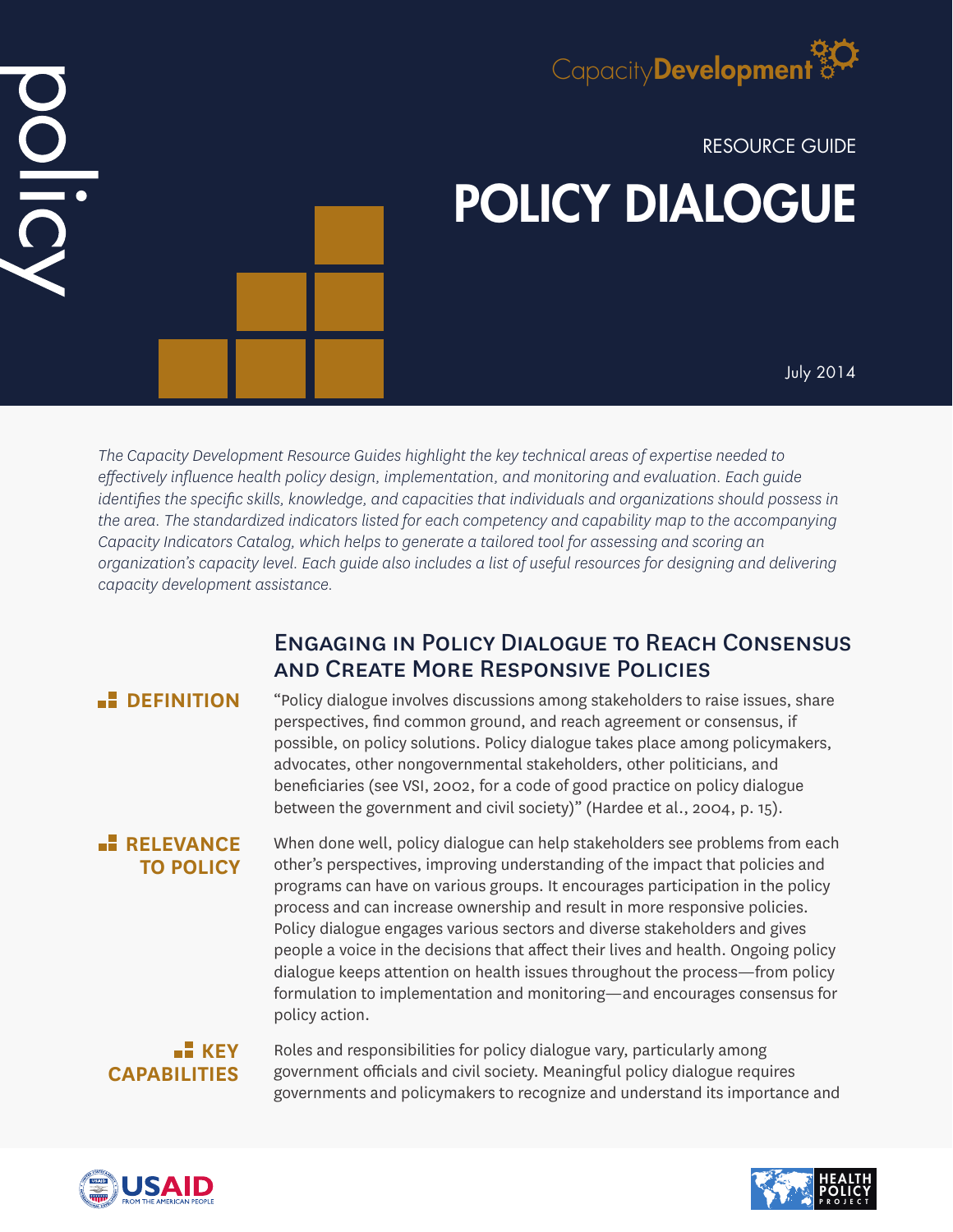provide the space for the dialogue between them and other stakeholders to occur. Policy decisionmakers must be able to facilitate participatory processes and engage and form partnerships with diverse stakeholders. Dialogue requires the participation of civil society actors who represent relevant constituencies and are capable of engaging in effective advocacy, able to present evidence-informed arguments, and are knowledgeable of the policy process. Effective policy dialogue requires all involved parties to have strong communication, negotiation, problem-solving, and conflict resolution skills (McCullough et al., 2011).

### **PERFORMANCE IDEAL**

### **High capacity in policy dialogue includes being able to**

- Hold or participate in an open, inclusive, and informed dialogue toward the best possible policies
- Obtain consensus on the objectives, purpose, and process of participation prior to the dialogue
- **Provide easy access to information relevant to the dialogue to participants**
- Identify a range of groups or individuals who may be affected by a policy or who can make a significant contribution to the discussion
- **Time dialogue activities appropriately so that feedback can make a difference** in decision making

During dialogue, participants should be able to freely contribute their knowledge, expertise, and ideas. Their views should be listened to and considered. Dialogue may be more effective when it draws on relevant data or evidence from analyses, case studies, or pilot or demonstration projects. Accountability is enhanced by stakeholders reporting back to their constituencies and for both planners and participants to monitor and assess the results of policy dialogue.

At the highest performance level, policy dialogue provides an avenue for improving mutual understanding, identifying priorities, enhancing ownership and participation, finding common ground, building constituencies and resolve for change, and influencing policy. Effective dialogue requires putting into practice principles such as mutual respect, inclusiveness, accessibility, clarity, transparency, and accountability.

### **In the ideal, the following would exist:**

- **•** Opportunities and mechanisms for sharing information, knowledge, views, expertise, and experiences
- Relevant evidence, including from data and research findings, assessments, and the evaluation of previous relevant policies
- Sufficient time and resources to facilitate open, inclusive, and informed discussion among key stakeholders
- A policy process and policies shaped and influenced by stakeholder inputs
- Stakeholder monitoring and assessment of dialogue activities for learning and improvement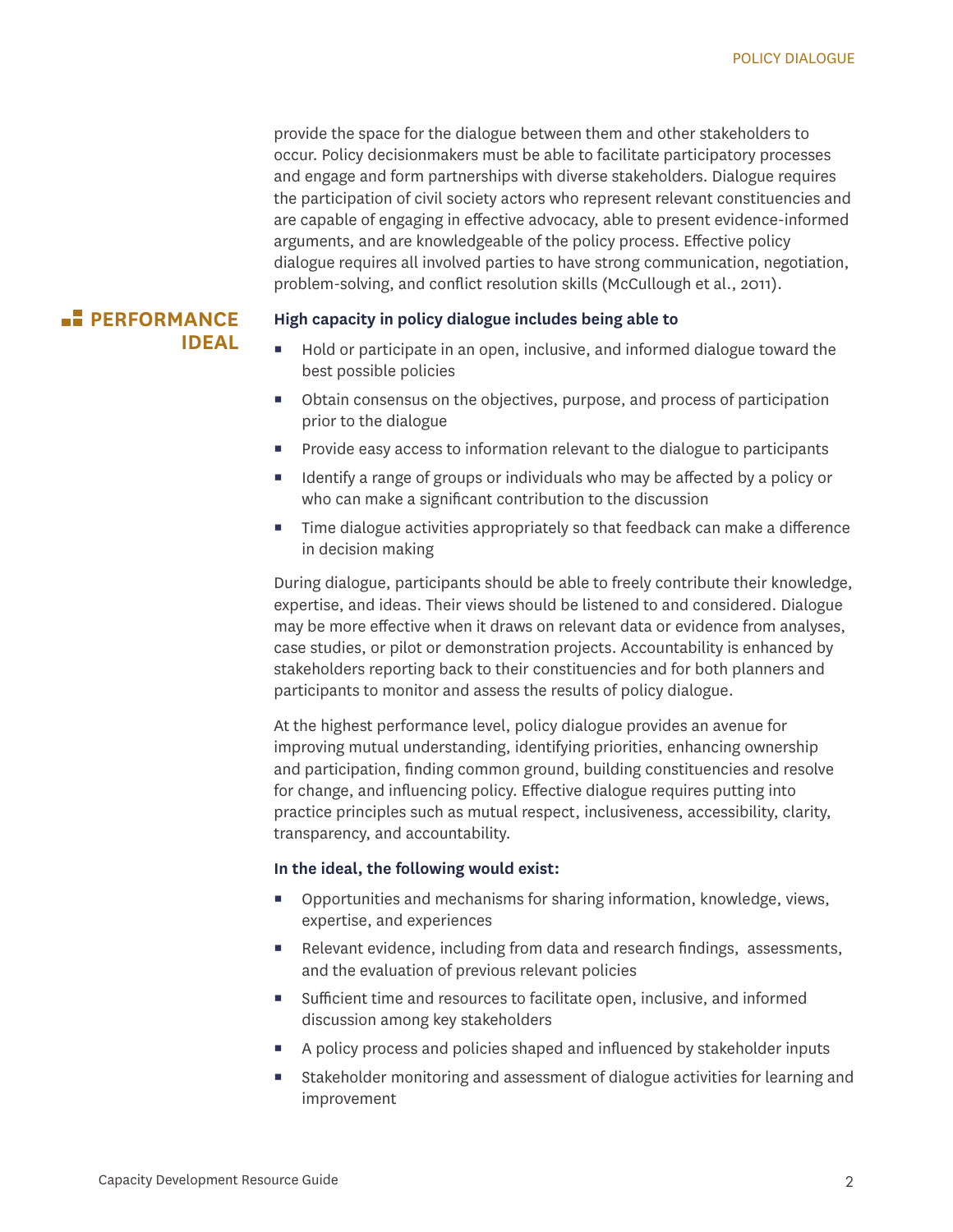Note: The individual competencies and organizational capabilities needed will differ based on the individual or organization's role in the dialogue (e.g., convening versus participating).

### individual competencies

### **KNOWLEDGE OF**

| The policy process and key actors relevant to dialogue                                        | PD <sub>5</sub>  |
|-----------------------------------------------------------------------------------------------|------------------|
| Relevant local/national policy environment, laws, and health sector issues                    | PD4              |
| Credible evidence or information related to the issue                                         | <b>PD10</b>      |
| Strategic planning, advocacy, and communication strategies                                    | PD <sub>6</sub>  |
| Monitoring and evaluation (M&E) approaches appropriate for tracking advocacy efforts          | PD7              |
| The needs, interests, and level of technical understanding of policy dialogue<br>participants | PD <sub>12</sub> |

### **SKILLS TO BE ABLE TO**

| Facilitate dialogue in such a way that draws out marginalized voices and concerns<br>related to cross-cutting issues such as gender and health equity | PD <sub>11</sub>            |
|-------------------------------------------------------------------------------------------------------------------------------------------------------|-----------------------------|
| Influence others and establish trust, consensus, and common ground with diverse<br>stakeholders                                                       | <b>PD13</b>                 |
| Explain technical terms and findings in simple, policy-relevant ways to other<br>stakeholders                                                         | PD <sub>2</sub>             |
| Negotiate effectively and problem solve; raise difficult issues with a view to a positive<br>resolution                                               | P <sub>D</sub> <sub>1</sub> |
| Facilitate processes for stakeholders to report back to their constituencies                                                                          | <b>PD14</b>                 |
| Apply qualitative and quantitative skills to assess and evaluate data on relevant<br>policies                                                         | PD8, PD9                    |
| <b>ATTITUDES/VALUES/ATTRIBUTES</b>                                                                                                                    |                             |

| Values collaboration and respects different perspectives                   | <b>PD15</b>     |
|----------------------------------------------------------------------------|-----------------|
| Is politically astute and diplomatic; can accurately assess power dynamics | PD <sub>3</sub> |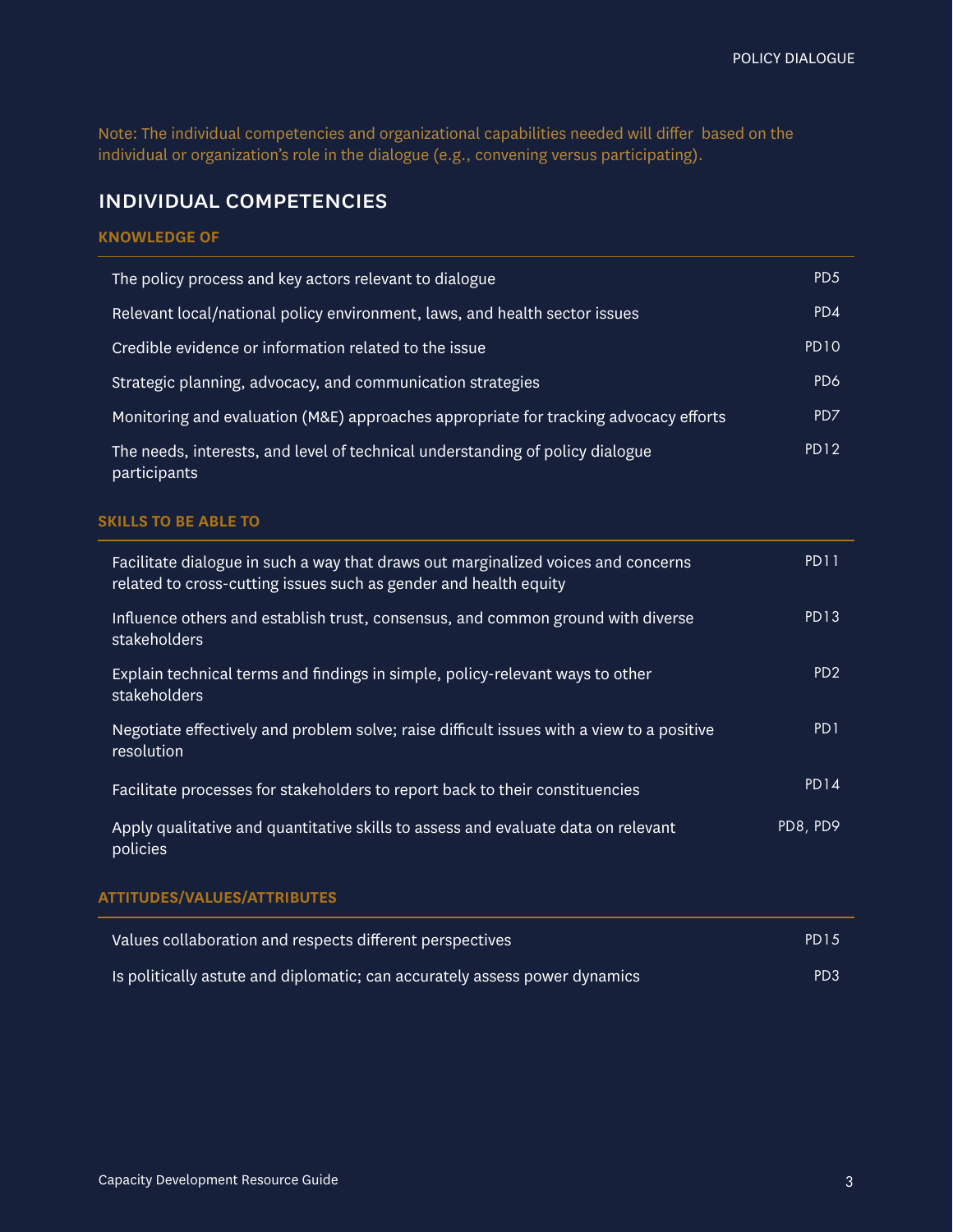### organizational capabilities

### **TECHNICAL ABILITY TO**

| Promote, plan, and implement policy dialogue activities that are open, inclusive, and<br>evidence-informed                                                                                                                      | <b>PD25</b>      |
|---------------------------------------------------------------------------------------------------------------------------------------------------------------------------------------------------------------------------------|------------------|
| Inform, consult, and influence partners and stakeholders using a range of<br>communication mechanisms                                                                                                                           | <b>PD16</b>      |
| Contribute to discussions around policy at all stages including development,<br>dissemination, implementation, monitoring, and evaluation                                                                                       | <b>PD17</b>      |
| Develop and implement a strategy for dialogue and a plan for monitoring and<br>evaluation                                                                                                                                       | <b>PD19</b>      |
| Conduct outreach with constituents to heighten awareness of policy issues, keep<br>them informed about policy dialogue activities, and elicit their inputs                                                                      | <b>PD29</b>      |
| Conduct research to understand the implications of policy issues on constituents                                                                                                                                                | PD <sub>23</sub> |
| Build capacity among community groups and others to enable them to successfully<br>engage in policy dialogue                                                                                                                    | <b>PD30</b>      |
| Communicate perspectives with clear and compelling material and presentations,<br>using credible evidence and data                                                                                                              | <b>PD18</b>      |
| <b>RELATIONAL ABILITY TO</b>                                                                                                                                                                                                    |                  |
| Establish trust and credibility with diverse constituents, partners, stakeholders, and<br>donors                                                                                                                                | <b>PD28</b>      |
| Establish collaborative relationships with external groups and organizations<br>representing diverse constituencies and sectors (health, labor, economic, youth and<br>sport, human rights, gender, women, military, education) | <b>PD26</b>      |

Engage in dialogue activities with stakeholders of different types and at different levels (e.g., grassroots, community, regional, national) PD27

Foster and maintain strong networks, alliances, coalitions, and working groups based on shared interests to take joint action PD24

### **ORGANIZATIONAL OPERATIONS AND MANAGEMENT TO SUPPORT**

| Allocation of adequate resources (staff, time, money) to conduct policy dialogue<br>activities                                        | <b>PD21</b>      |
|---------------------------------------------------------------------------------------------------------------------------------------|------------------|
| Active contribution to or support of policy dialogue efforts by senior management                                                     | PD <sub>20</sub> |
| Development and implementation of standard operating procedures and systems that<br>ensure high-quality processes for policy dialogue | PD <sub>22</sub> |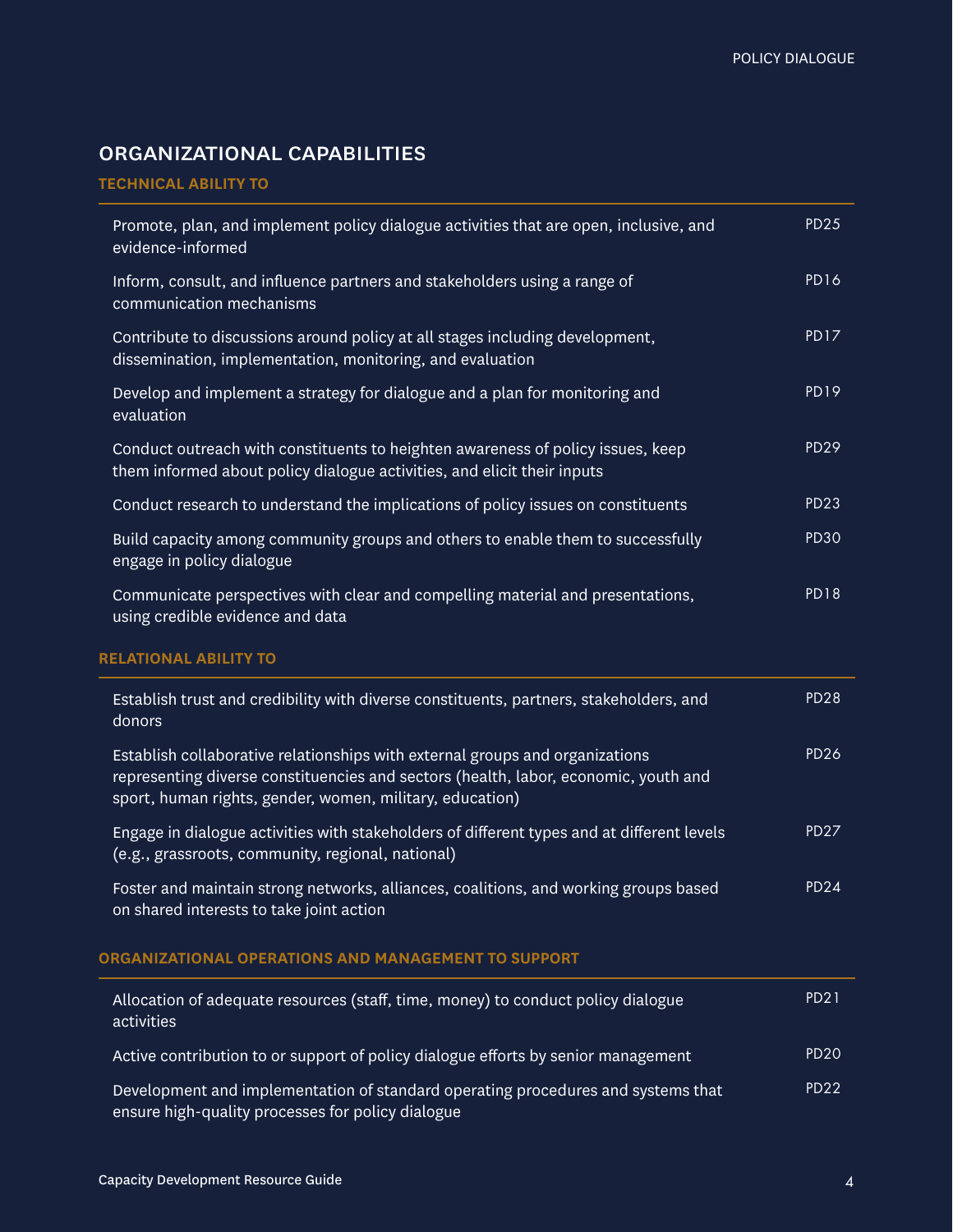### **ILLUSTRATIVE CAPACITY-STRENGTHENING ACTIVITIES**

- Conduct training on participating in the policy process for civil society organizations
- Provide technical assistance to government in planning and implementing policy dialogue activities
- Engage civil society organizations in policy monitoring and then reporting the findings and recommendations through policy dialogue
- Conduct workshops with civil society organizations on communicating with policymakers
- Award small grants to support the implementation of policy dialogue activities
- Facilitate multisectoral dialogue with ministries of health, finance, and planning; women leaders; parliamentarians; and the private sector
- Foster south-south collaboration and regional forums in support of policy goals

**RESOURCES** Hardee, K., I. Feranil, J. Boezwinkle, and B. Clark. 2004. "The Policy Circle: A Framework for Analyzing the Components of Family Planning, Reproductive Health, Maternal Health, and HIV/ AIDS Policies." *POLICY Working Paper Series No. 11*. Washington, DC: Futures Group. Available at: http://www.policyproject.com/pubs/workingpapers/wps-11.pdf.

> Joint Accord Table of the Voluntary Sector Initiative (VSI). 2002. "A Code of Good Practice on Policy Dialogue: Building on an Accord between the Government of Canada and the Voluntary Sector." Ottawa, Ontario: Voluntary Sector Initiative. Available at: http://www.vsi-isbc.org/eng/ policy/policy\_code.cfm.

Lavis, J. N., J. A. Boyko, A. Oxman, S. Lewin, A. Fretheim. 2009. "Support tools for evidenceinformed health policymaking (STP) 14: Organising and using policy dialogues to support evidenceinformed policymaking." *Health Res Policy Syst* 7(1): S14. Available at: http://www.ncbi.nlm.nih. gov/pubmed/20018104.

McCullough, A., J. Tsui, et al. 2011. *Review of Literature and International Practice in Policy Dialogue: Evaluation*. Canberra, ACT: AusAID. Available at http://www.theidlgroup.com/ documents/AusAid2011ReviewofLiteratureandInternationalPracticeinPolicyDialogueFINAL.pdf.